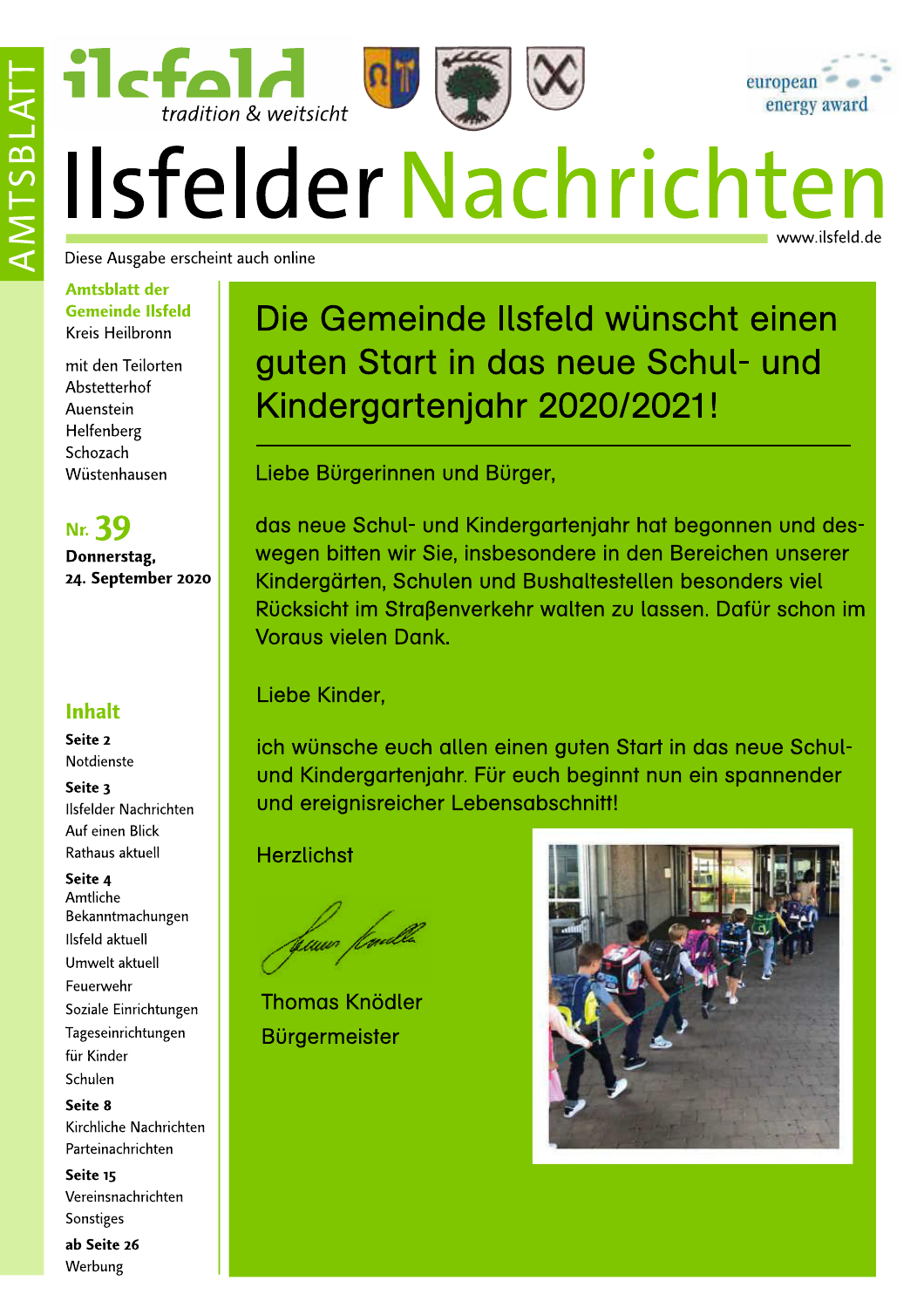



#### Impressum

Herausgeber: Gemeinde Ilsfeld, Rathausstraße 8, 74360 Ilsfeld, Tel. 07062 9042-0, Fax 07062 9042-19, E-Mail: gemeinde@ilsfeld.de

ETWEIN, generated materials<br> **NUSSBAUM MEDIEN Weil der Stadt**<br>
GmbH & Co. KG,<br>
Merklinger Str. 20, 71263 Weil der Stadt,<br>
Telefon 07033 525-0, Fax 07033 2048, www.nussbaum-medien.de

Anzeigenberatung:

Tel. 07264 70246-70. Fax. 07264 70246-99 E-Mail: brackenheim@nussbaum-medien.de

Verantwortlich für den amtlichen Teil, alle sonstigen Verlautbarungen und Mitteilungen:

Bürgermeister Thomas Knödler oder sein Vertreter im Amtfür "Was sonst noch interessiert" und den Anzeigenteil: Klaus Nussbaum,

Merklinger Str. 20, 71263 Weil der Stadt.

Vertrieb (Abonnement und Zustellung): G.S. Vertriebs GmbH, Josef-Beyerle-Straße 2, 71263 Weil der

Stadt, Tel. 07033 6924-0, E-Mail: info@gsvertrieb.de, Internet: www.gsvertrieb.deErscheinung: Das Amtsblatt erscheint i. d. R. wöchentlich am Donnerstag (an Feiertagen am

vorhergehenden Werktag), mindestens 46 Ausgaben pro Jahr.

Redaktionsschluss: dienstags, 12.00 Uhr

#### **Unsere** Öffnungszeiten **Rathaus Ilsfeld**

und Bürgerbüro Tel. 07062 9042-0  $8:00 - 12:30$  und Mo., Di.,  $14:00 - 16:00$  Uhr Mi.  $8:00 - 12:30$  und  $14:00 - 18:00$  Uhr Do., Fr.  $8:00 - 12:30$  Uhr Bürgerbüro Samstag (1. im Monat)  $9:00 - 12:00$  Uhr Bürgerbüro in Auenstein in der Volksbank, Hauptstr. 12, Tel. 07062 9042-82 Das Bürgerbüro Auenstein hat folgende Öffnungszeiten: Mo., Di., Do., Fr. 9.00 - 12.30 Uhr  $14:00 - 16:30$  Uhr Di.  $14:00 - 18:00$  Uhr  $Do$ Weitere Informationen finden Sie auch auf der Homepage der Gemeinde Ilsfeld unter www.ilsfeld.de Für Fragen und Anregungen

können Sie uns auch eine E-Mail an gemeinde@ilsfeld.de zukommen lassen.

# **Notdienste**

### Ärztlicher Bereitschaftsdienst

#### Für die Dienstgruppe

**rur aie Dienstgruppe**<br>Dr. Iris Bozenhardt-Stavrakidis, Dr. Heike Fellger,<br>Dr. Renate Gartner/Dr. Petra Neubauer, Dr. Jargon<br>Dr. Tobias Buchholz/Huberta Hulde, Dr. Bianca<br>Gruber/Dr. Martin Pelzl/Dr. Ralf Sundmacher-<br>Ottman Christian Zöller/Dr. Andrea Meiser we be a sensor with minimal messer<br>
... gilt: In Vertretung Ihres Hausarztes<br>
Arztlicher Persite J

rztlicher Bereitschaftsdienst seit 01.11.18 Tel. 116 117

- Montag bis Freitag 19.00 – 22.00 Uhr<br>- Samstag, Sonntag, Feiertag 08.00 – 22.00 Uhr: Notfallpraxis Brackenheim im Krankenhaus Direktwahl: 07135-9360821

Die Kwami. V7 13336 Brackenheim<br>- Montag bis Sonntag ab 22.00 Uhr:<br>Notaufnahme Klinik am Gesundbrunnen Heilbronn In lebensbedrohlichen Fällen (Herzbeschwerden, Atemnot, starke Blutungen ...) bitte gleich den Rettungsdienst unter der Telefon-Nr. 112 (ohne Vorwahl) verständigen. Die Rufnummer für den augenärztlichen Not-

falldienst Heilbronn lautet seit 01.01.2019: 01806 020785.

Für die Ärztegruppe Oberstenfeld<br>Britsch, Frenzel, Koch, Pfeilmeier, Sundmacher ist der ärztliche Notdienst Ludwigsburg, Am Zuckerberg 89 unter der Tel. Nr.<br>07141-6430430 zuständig.

### **Unsere Arzte vor Ort:**

Allgemeinärzte: Dres. Buchholz/Fellger/Hulde König-Wilhelm-Str. 74/76, Ilsfeld, Tel. 95030 **Dres. Wertsch/Schlereth**<br>**Dres. Wertsch/Schlereth**<br>König-Wilhelm-Str. 74/76, Ilsfeld, Tel. 914210 Augenarzt Dr. Staudinger König-Wilhelm-Str. 105/1, Ilsfeld, Tel. 975050 Frauenarzt: Dr. Dali Konstanz König-Wilhelm-Str. 74/76. Ilsfeld, Tel. 9159440 **Nuklearmedizinische Praxis:** Dr. Jörg Seeberger Raiffeisenstr. 4, Ilsfeld, Tel. 92 44 0 24 Tierärzte: Dr. Starker, Schulstr. 37 Ilsfeld. Auenstein Tel. 07062/62330 **Dr. Bühler-Leuchte, Von-Gaisberg-Str. 15/1, Ils-**Feld, Helfenberg, Tel. 07062/914448<br>Dr. Franke, Nordstr. 36/1, Ilsfeld Tel. 07062/9760930 Zahnärzte: Dr. Markus Stredicke, Zahnarzt Robert Hagel und Dr. Ilona Kiralyi Auensteiner Str. 30. Ilsfeld. Tel. 61555 Grit Schad, König-Wilhelm-Straße 60, Ilsfeld, Tel. 9797567 Das Zahnärztehaus: Dres. Klein/Tschritter/Burger/Müller<br>Schwabstr. 58, Ilsfeld, Tel. 973370 Kieferorthopädie:

Annekathrin Tschritter, Schwabstr. 58, Ilsfeld, Tel. 9733720

Endodontie Dr. Cornelia Grau König-Wilhelm-Str. 74/76, Tel. 9769640

#### Unfallrettungsdienst

Rettungsleitstelle Heilbronn, Am Gesundbrunnen 40 Tel. 112

#### Krankentransporte

| Rettungsleitstelle Heilbronn |            |
|------------------------------|------------|
| Am Gesundbrunnen 40          | Tel. 19222 |

#### Kinderärztlicher Notfalldienst

Tel. 07131/490 Kinderklinik Heilbronn an Samstagen, Sonn- und Feiertagen 8.00 - 22.00 Uhr

#### Ärztlicher Notdienst für Patienten mit Hals-, Nasen-, Ohrenerkrankungen

HNO-ärztlicher Notfalldienst an Wochenenden und Feiertagen in der HNO-Notfallpraxis an der HNO-Klinik im Klinikum am Gesundbrunnen. Öffnungszeiten in der Notfallpraxis Samstag, Sonntag und Feiertag von 10 - 20 Uhr Patienten können ohne Voranmeldung in die Notfallpraxis kommen.

#### Tierärztlicher Notdienst

Sofern der Haustierarzt nicht erreichbar! 26.09.2020 - 27.09.2020 Dr. Villforth, Heilbronn 07131-30003 Dr. Bühler-Leuchte, Helfenberg 07062-914448

#### Zahnärztlicher Notdienst

**KZV Stuttgart** 

Tel.-Nr. 0711/7877712

#### Apothekenbereitschaftsdienst

jeweils von 8.30 Uhr bis nächster Tag 8.30 Uhr:

#### Samstag, 26.09.2020:

Falken-Apotheke Weinsberg Tel.: 07134 - 25 11 Kernerstr. 17. 74189 Weinsberg

Stadt Apotheke im Medizentrum, Tel.: 07135 - 65 30 Austr. 30, 74336 Brackenheim

Sonntag, 27.09.2020:

Apotheke am Gesundbrunnen Tel.: 07131 - 8 87 34 48 Neckargartacher Str. 111, 74080 Heilbronn (Böckingen)

**Apotheke Müller** Tel.: 07133 - 9 01 18 55 Obere Gasse 2, 74226 Nordheim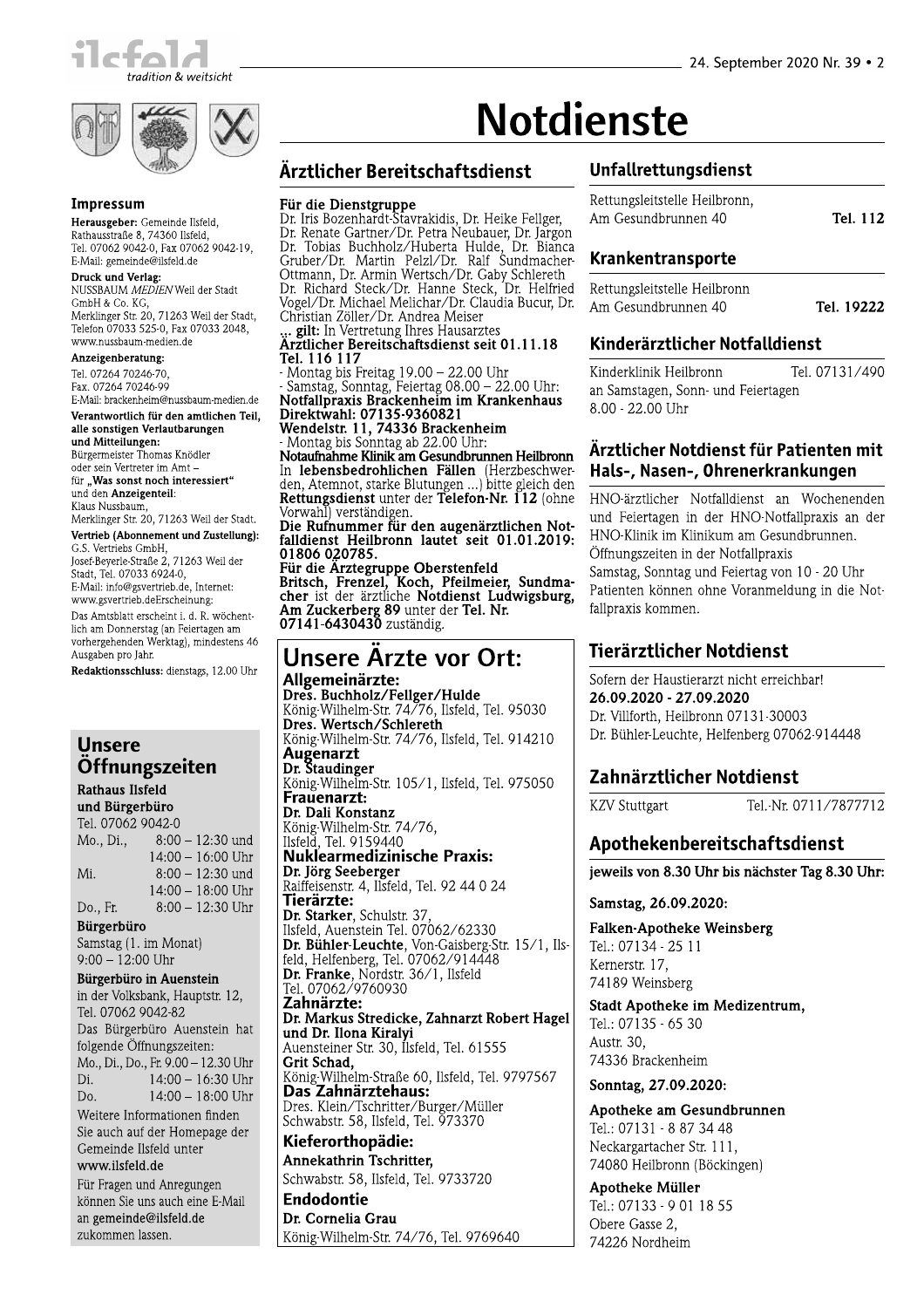



# Besuche der Jubilare werden weiterhin ausgesetzt

Jubilare

Zu besonderen Jubiläen wie runden Geburtstagen ab 80 Jahren oder goldenen Hochzeiten ist es üblich, dass Herr Bürgermeister Thomas Knödler persönlich gratuliert oder, wenn dieser verhindert ist, einer seiner Stellvertreter bzw. Stellvertreterinnen die Glückwünsche der Gemeinde Ilsfeld zum jeweiligen Ehrentag überbringt.

Auf Grund der aktuellen Situation der Corona-Pandemie werden alle Jubilar-Besuche für den Oktober abgesagt, um den Jubilaren den größtmöglichen Schutz vor einer möglichen Ansteckung zukommen zu lassen.

Vielen Dank für Ihr Verständnis und bleiben Sie gesund!

# **Tierecke Ilsfeld**

Zugeflogen: am 20.09.2020 ist in Helfenberg ein Mohrenkopfpapagei zugeflogen. Nähere Informationen unter: 0172-6242092

# **Auf einen Blick**

# Unsere Glückwünsche gelten:

Herrn Klaus Karl Braun zum 70. Geburtstag am 27.09. Herrn Gerhard Walter Jäger zum 70. Geburtstag am 29.09. Frau Helga Gertrud Schäfer zum 80. Geburtstag am 30.09.

Wir wünschen allen Bürgerinnen und Bürgern, die im Laufe der kommenden Woche ihren Geburtstag feiern, für das neue Lebensjahr alles Gute und vor allem Gesundheit.



# **Wichtige Telefonnummern:**

| Gemeinde Ilsfeld:<br><b>Bauhof:</b>  | Tel. 07062/9042-0<br>Tel. 07062/9042-72 | Notruf für misshandelte Frauen:<br>Notruf für Kinder und Jugendliche: | Tel. 07131/507853  |
|--------------------------------------|-----------------------------------------|-----------------------------------------------------------------------|--------------------|
| Freibad:                             | Tel. 07062/9155580                      | Kreisjugendamt HN:                                                    | Tel. 07131/994555  |
| Polizei:                             | Tel. 110                                | Außensprechstunde der Psychologischen Beratungsstelle in              |                    |
| Polizeiposten Ilsfeld:               | Tel. 07062/915550                       | der Diakoniestation, Bahnhofstr. 2, Ilsfeld, Terminvereinba-          |                    |
| Feuerwehr:                           | Tel. 112                                |                                                                       |                    |
| Diakoniestation Schozach-Bottwartal: | Tel. 07062/973050                       | rung unter                                                            | Tel. 07131/964420  |
| Gasversorgung:                       | Tel. 07144/266211                       | Essen auf Rädern:                                                     | Tel. 07063/9339444 |
| Stromversorgung:                     | Tel. 07144/266233                       | Paritätischer Wohlfahrtsverband Heilbronn                             |                    |
| Nahwärmeversorgung Notfall-Nr:       | Tel. 07062/9042-49                      |                                                                       |                    |
| Wasserversorgung:                    | Tel. 07062/9042-44, -45                 | Pflegedienst "Procura Rost"                                           |                    |
| <b>Wasserversorgung Notfall-Nr.:</b> | Tel. 0152-22987063                      | -Tag und Nacht-                                                       | Tel. 07062/975097  |
| Bürgerbus:                           | fährt vorläufig nicht!                  | Außensprechstunde des Jugendamtes, Allgemeiner Sozialer               |                    |
| Telefonseelsorge HN:                 | Tel. 0800/1110111                       | Dienst, Rathausstr. 8 im Rathaus Ilsfeld,                             |                    |
| Tag und Nacht für Sie zu sprechen:   |                                         | Terminvereinbarung                                                    | Tel. 07131/994-305 |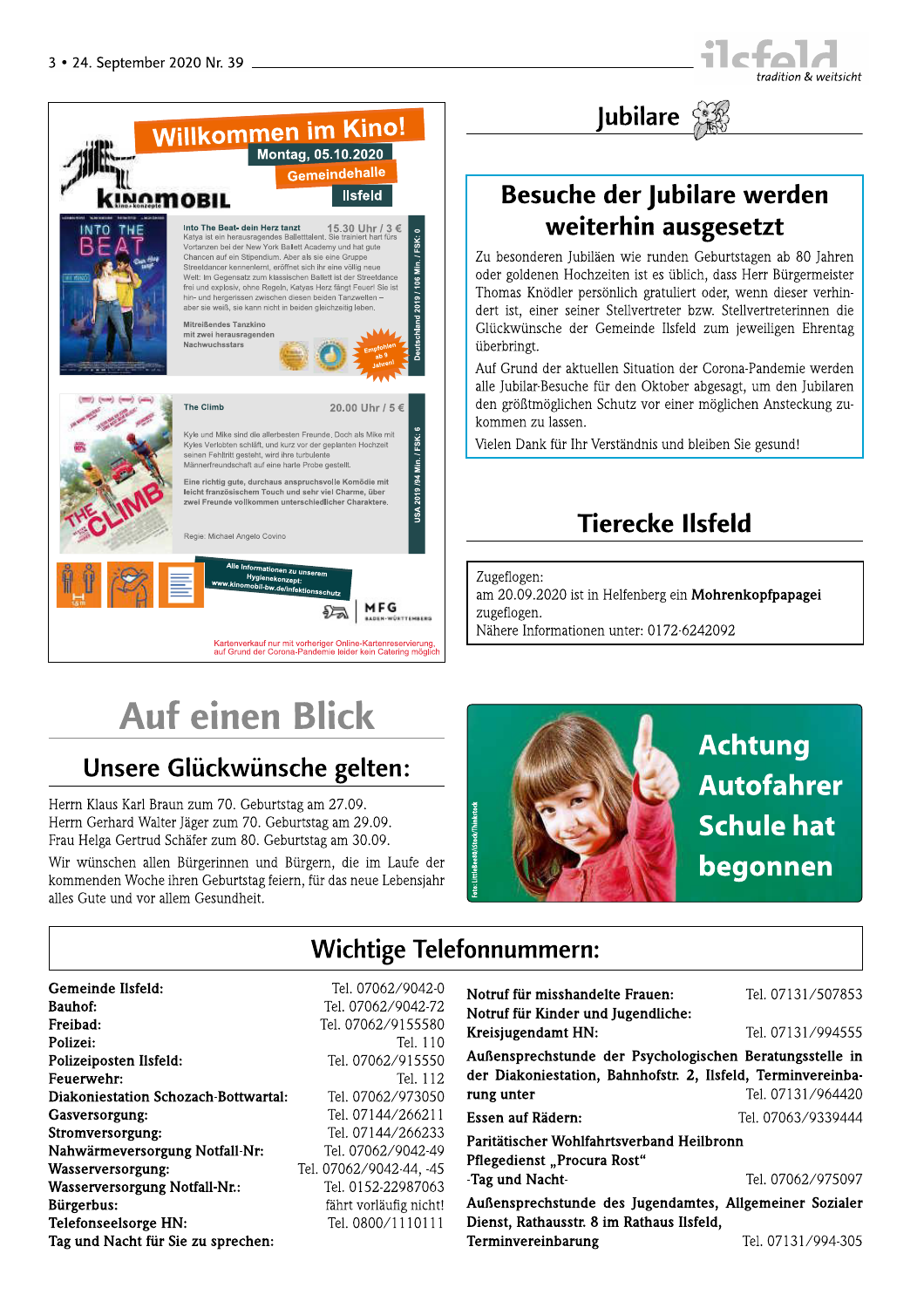

# **Rathaus aktuell**

# Wir bitten um Beachtung

#### Fälligkeit der Wasser- und Nahwärmeabschläge 2020:

Für das III. Quartal 2020 ist die Abschlagszahlung am 30.09.2020 fällig.

Die Gemeinde erhebt jeweils zum Ende des Vierteljahres Abschlagszahlungen. Die Höhe der Abschlagszahlungen ergibt sich aus dem letzten entsprechenden Bescheid bzw. der Jahresendabrechnung 2019.

#### Für die Abschläge 2020 werden keine neuen Bescheide zugestellt.

Wir bitten darum, bei Überweisungen das vollständige Buchungszeichen anzugeben, damit eine korrekte und schnelle Zuordnung möglich ist.

Bei den Steuerpflichtigen, die sich am SEPA-Lastschriftverfahren beteiligen, werden die fälligen Beträge von ihrem Bankkonto abgebucht.

Ihr Steueramt der Gemeinde Ilsfeld

## **Aus dem Standesamt**

#### Eheschließungen

18.09.2020

Renè Pelders und Simone Pelders geb. Pfleiderer, Talstraße 4, Ilsfeld 21.09.2020

Thorsten Weimar und Svenja Weimar geb. Kieninger, Weinbergstraße 29. Ilsfeld-Auenstein

#### **Sterbefall**

#### 17.09.2020

Hannelore Tiefenbach, Herzog-Ulrich-Str. 12, Ilsfeld-Schozach



## Einladung zur öffentlichen Sitzung

#### des Gemeinderates der Gemeinde Ilsfeld, die am Dienstag, 29. September 2020 um 19:00 Uhr in der Gemeindehalle Ilsfeld

#### mit folgenden Tagesordnungspunkten stattfindet:

#### Öffentlich:

- 42. Bebauungsplan "Westlich Brückenstraße",
	- hier: ergänzendes Verfahren gem. § 214 Abs.4 BauGB
- 43. Neufassung der Hauptsatzung
- 44. Fortschreibung Lärmaktionsplan Beschlussfassung über die Maßnahmen
- 45. Kostenersätze für Leistungen der Freiwilligen Feuerwehr Ilsfeld
	- a) Kalkulation des Kostenersatzes für Leistungen der Freiwilligen Feuerwehr
	- b) Satzung zur Regelung des Kostenersatzes für Leistungen der Freiwilligen Feuerwehr der Gemeinde Ilsfeld (Feuerwehr-Kostenersatz-Satzung FwKS)
- 46. Annahme von Spenden
- 47. Bekanntgaben
- 48. Anfragen

Die Bevölkerung ist hierzu herzlich eingeladen. Die Beratungsunterlagen können am Tag der Sitzung in Zimmer 1, Rathaus Ilsfeld, eingesehen werden.

# **Ilsfeld aktuell**

# **Ilsfelder Freibad - Saisonende**

Liebe Freibadbesucher.

alles Schöne geht einmal zu Ende! Auch die Wetterprognose bestätigt dies mit vorhergesagten kühlen, herbstlichen Temperaturen. Deswegen war am Mittwoch, den 23.09.2020, die letzte Möglichkeit für einen Freibadbesuch in Ilsfeld.

Damit endet die Freibadsaison 2020 nach einem sehr ungewöhnlichen, aber dennoch erfolgreichen Verlauf. Das Freibad wurde von insgesamt rund 20.000 Gästen besucht und stellte an den vielen heißen Tagen trotz Corona-Pandemie für die Badegästen ein attraktives Freizeitangebot dar.

Wir danken allen Besuchern aus nah und fern für ihren Besuch und ihr Verständnis für die außergewöhnlichen Maßnahmen, die dieses Jahr erforderlich waren.

Dank sagen wir auch dem gesamten Freibadteam und allen sonstigen Beteiligten, die trotz widriger Umstände und teils viel Mehrarbeit für eine sichere und schöne Freibadsaison gesorgt haben. Ihre Gemeindeverwaltung

# Auswirkung der Mehrwertsteuersenkung auf die **Wasser-und** Nahwärmeabrechnung 2020

Wir möchten Sie darauf hinweisen, dass die Abrechnung für die Wasser- und Nahwärmeversorgung für 2020, wie auch die letzten Jahre zum Stichtag 31.12.2020 erfolgt.

Der zum Abrechnungs-Stichtag (31.12.2020) geltende, gesenkte Umsatzsteuersatz, von 5% für das Wasser und 16% für die Nahwärme, ist für den gesamten Abrechnungszeitraum 01.01.2020 - 31.12.2020 anzuwenden. Somit erfolgt keine Zwischenabrechnung zum 01.07.2020. Eine Änderung/Anpassung der Vorauszahlung 2020 aufgrund des gesenkten Steuersatzes erfolgt nicht. Die Mehrwertsteuerdifferenz. aus der Vorauszahlung, wird bei der Endabrechnung 2020 berücksichtigt und verrechnet.

Bei Fragen wenden Sie sich bitte an Frau Obermeyer 07062-904234. Freundliche Grüße

Fachbereich Wirtschaft und Finanzen

# **Kultur in Ilsfeld**

## Zusatzinformationen zum Kinomobil am 05.10.2020

#### Kartenverkauf nur per Online-Kartenreservierung möglich, kein Catering und begrenzte Teilnehmerzahl

Aufgrund der aktuellen Situation rund um die Corona-Pandemie hat sich die Gemeindeverwaltung Ilsfeld dazu entschieden, beim nächsten Kinomobil am Montag, 05.10.2020 kein Catering anzubieten. Leider müssen wir auch die Teilnehmerzahl begrenzen, damit der Mindestabstand gewährleistet ist. Bitte bringen Sie Ihre Mund-Nasen-Bedeckung mit, diese kann während der Filmvorführung abgenommen werden.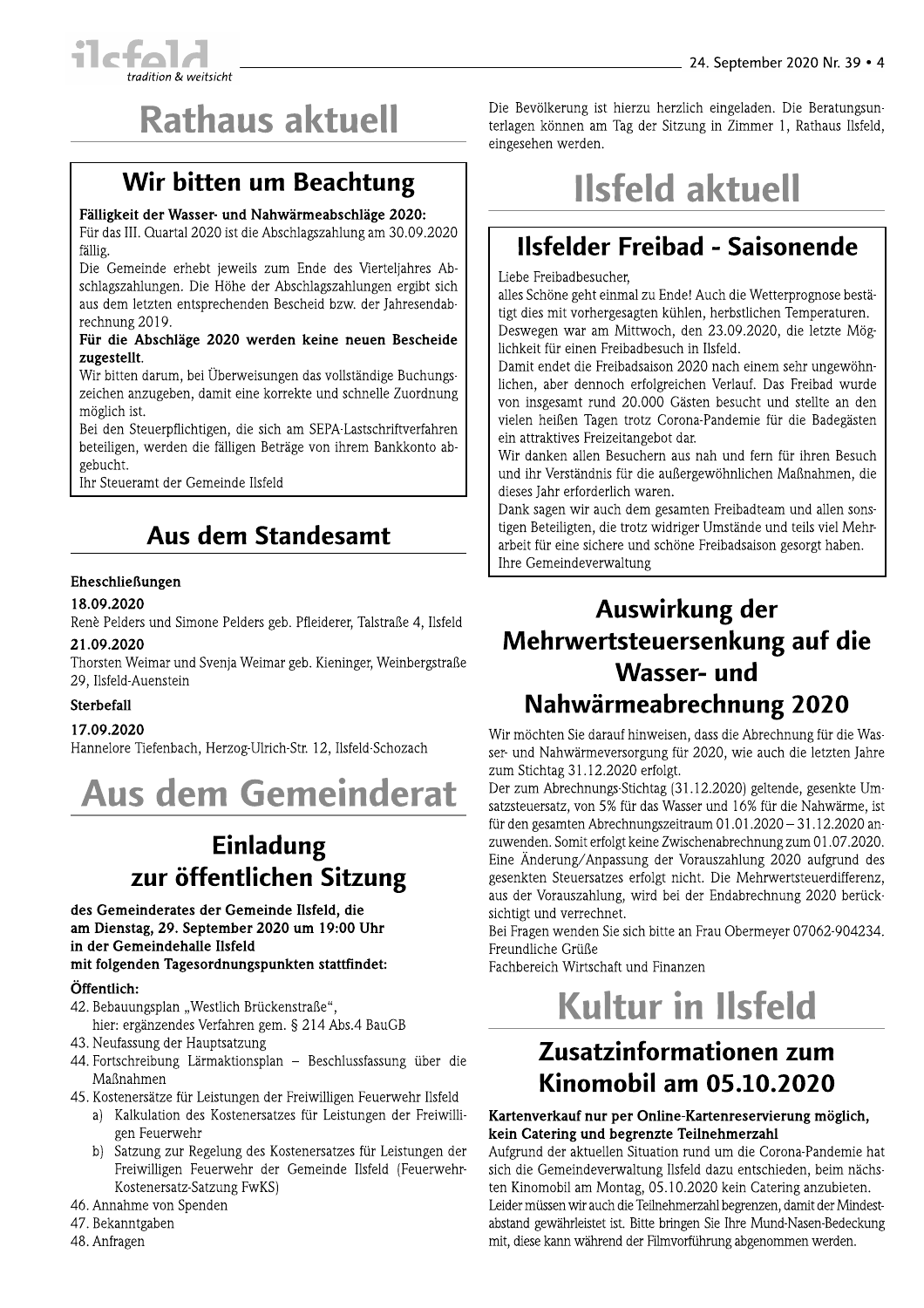

Nähere Informationen zum Infektionsschutz finden Sie unter https://www.kinomobil-bw.de/infektionsschutz

Zudem haben wir uns dazu entschieden, dass der Kartenverkauf nur noch mit vorheriger Online-Kartenreservierung und Überweisung bis zum 01.10.2020 möglich ist. Zur Online-Kartenreservierung kommen Sie unter folgendem Link: https://www.ilsfeld.de/website/de/ kultur-bildung/kulturprogramm/kinomobil. Sollten Sie Fragen haben oder Hilfestellungen benötigen, kontaktieren Sie gerne Frau Marina Wenzel per E-Mail marina.wenzel@Ilsfeld.de oder gerne auch telefonisch Tel.-Nr.: 07062 9042-10.

Wir freuen uns auf Ihr Kommen!



# **Recyclinghof Ilsfeld**

#### Ilsfeld, Mercedesstraße

Donnerstag, Freitag 14.00 - 18.00 Uhr, Samstag 9.00 - 13.00 Uhr

### Häckselplatz Erddeponie **Neckarwestheim**

Freitag 13.30 - 17.00 Uhr, Samstag 8.30 - 12.00 Uhr

### Hausmülldeponien

#### **Eberstadt**

Montag - Freitag 7.45 - 12.00 Uhr und 13.00 - 16.30 Uhr Samstag 9.00 - 11.30 Uhr

#### Schwaigern-Stetten

Dienstag - Freitag 7.45 - 12.00 Uhr und 13.00 - 16.30 Uhr Samstag 8.00 - 12.30 Uhr

## Kostenfreie EnergieSTARTberatung - Termine Oktober

Heizungsaustausch, energetische Sanierung, unübersichtliche Fördermöglichkeiten, komplizierte Gesetze und Vorschriften? Was muss ich beachten? Sie planen einen Austausch Ihrer Heizung, wissen jedoch nicht, welches Gesetz zu beachten ist oder wie die 15% des Erneuerbare-Wärme-Gesetzes (EWärmeG) erfüllt werden können? Sie möchten Ihre Energiekosten senken oder Ihr Haus sanieren und finden sich im Dschungel von unübersichtlichen Fördermöglichkeiten und komplizierten Vorschriften nicht zurecht? Antworten auf diese und weitere Fragen zu den Themen Sanierung, Fördermittel, Vor-Ort-Beratung und Energiesparen erhalten Sie bei der kostenfreien und neutralen EnergieSTARTberatung, die in Kooperation mit dem Landratsamt Heilbronn durchgeführt wird. Im Einzelgespräch mit den ehrenamtlichen und von neutraler Stelle zertifizierten Energieberatern können Sie individuelle Fragen klären oder sich ganz allgemein zum Thema Energieeffizienz und Sanierung informieren.

Die ca. 30-minütige EnergieSTARTberatung findet derzeit an 22 Beratungsstellen (Rathäusern) statt und ist für alle Einwohner des Landkreises Heilbronn kostenlos. Eine vorherige Terminbuchung (online) ist notwendig. Die aktuell verfügbaren Termine sowie weitere Informationen können unter www.landkreis-heilbronn.de/energieberatung eingesehen und vereinbart werden. Fragen oder Hilfe bei der Online-Terminbuchung unter Tel. 07131 994 1184 oder energieberatung@landratsamt-heilbronn.de.

Alle Beratungstermine im Oktober: 06.10.2020 Rathaus Leingarten (ausgebucht) 06.10.2020 Rathaus Nordheim 07.10.2020 Rathaus Brackenheim 07.10.2020 Rathaus Ilsfeld

07.10.2020 Rathaus Kirchardt 07.10.2020 Rathaus Untergruppenbach 08.10.2020 Rathaus Bad Friedrichshall

# Gemeindebücherei

#### Gemeindebücherei **Ilsfeld**



#### Öffnungszeiten

15.00 Uhr - 19.00 Uhr Montag Mittwoch 9.00 Uhr - 12.00 Uhr Donnerstag 15.00 Uhr - 18.00 Uhr Ilsfeld, Rathausstr. 8 (Sitzungssaal), Tel. 07062 9042-15 www.Ilsfeld.de - Kultur + Bildung - Gemeindebücherei

#### **Buchvorstellung**

15 Minuten Pilates für jeden Tag



#### Besser leben mit Yoga



Zu Hause trainieren war noch nie so einfach: Steigern Sie Ihr Wohlbefinden mit einer täglichen Trainingseinheit Pilates. Nur 15 Minuten tägliches Training reichen aus. um Ihre Haltung, Ihre Fitness und Thre Form zu verbessern. Die 50 Pilates-Übungen in diesem Buch werden detailliert in bebilderten Schritt-für-Schritt-Anleitungen beschrieben und zusätzlich auf DVD und online in Bild und Ton erklärt - für Anfänger und Fortgeschrittene geeignet!

Mit diesem Yoga-Buch zu einem gesünderen Lebensstil

Weniger Stress, mehr Vitalität! Dieses umfassende Yoga-Buch vom international bekannten Sivananda Yoga Vedanta Zentrum begleitet Sie bei Ihrer eigenen Yoga-Praxis zu Hause und leitet Sie zu einem ausgewogenen Lebensstil an. Mit dem ganzheitlichen Konzept aus Yoga-Übungen. alltagstauglichen Programmen, Atem- und Entspannungstechniken sowie ge-

sunden Rezepten bringen Sie Körper und Geist in Einklang. Anatomisch genaue Darstellungen ermöglichen eine detaillierte Sicht in den Körper hinein: Anfänger vermeiden so Fehler – Fortgeschrittene erhalten wertvolle Impulse, um ihre Asanas zu verbessern.

# **Soziale Einrichtungen**

#### **Diakoniestation** Schozach-Bottwartal e.V.

koniestation

Wir sind während unserer Bürozeiten von Montag bis Freitag in der Zeit von 7:00 bis 16:00 Uhr unter Tel. 07062 973050, 74360 Ilsfeld, Bahnhofstraße 2, für Sie erreichbar.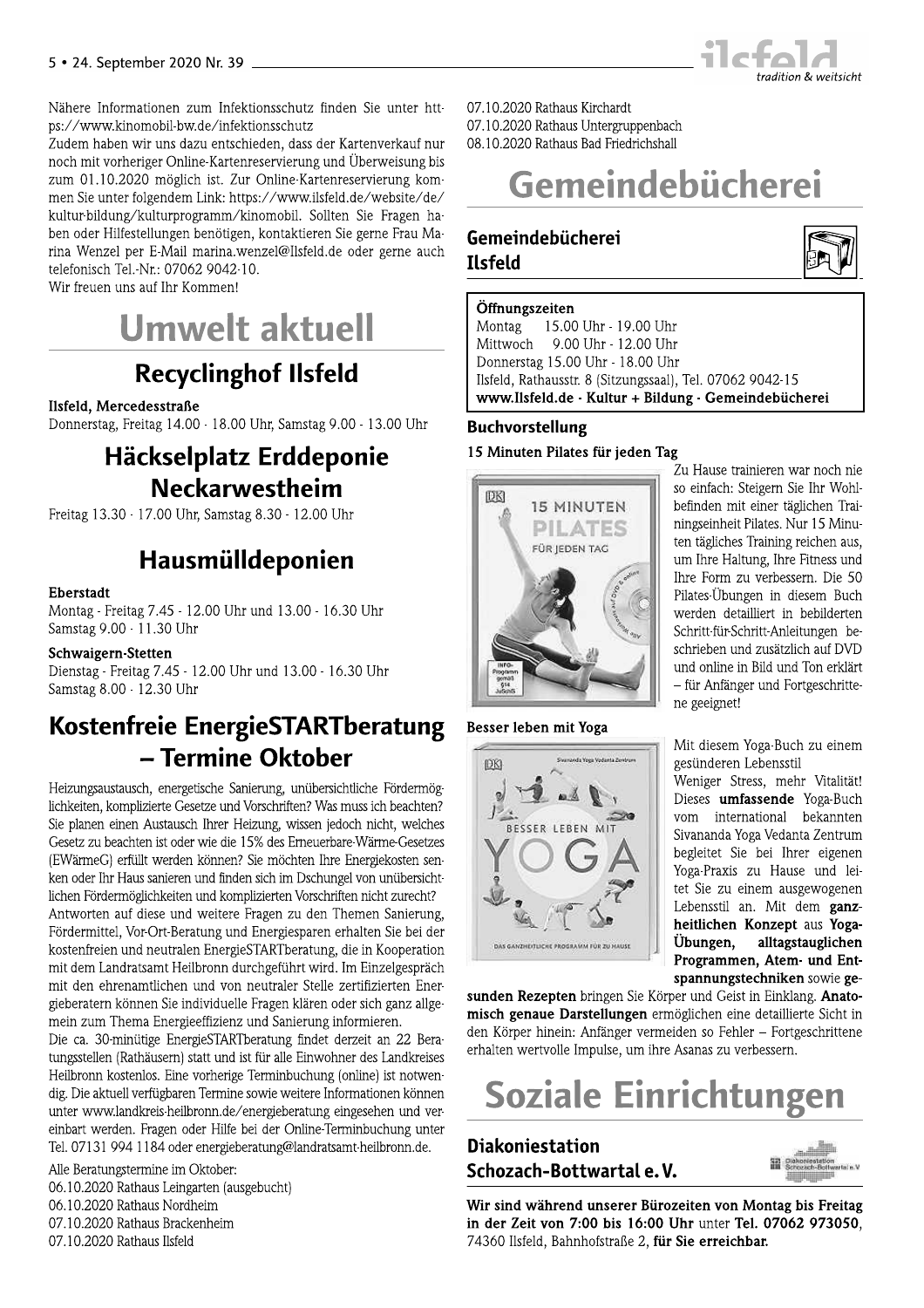

#### Kranken- und Altenpflege

#### Pflegedienstleitung: Ingrid Arnold, stellv. Ursula Wüstholz

Tel. 07062 9730515, persönliche Sprechzeiten: Mo. bis Fr. von 7:00 bis 14:00 Uhr sowie nach Vereinbarung.

#### Termine für Beratungsgespräche oder Termine für Qualitätssicherungsbesuche können Sie während der angegebenen Zeiten gerne vereinbaren.

#### Hauswirtschaftliche Versorgung und Familienpflege Einsatzleitung: Nadine Bosch.

stellv. Einsatzleitung Regine Schmutzer

Tel. 07062 9730513, persönliche Sprechzeiten: Mo. bis Fr. von 8:00 bis 11:00 Uhr sowie nach Vereinbarung.

#### Verwaltung:

Nicole Schöne, Gabriele Vogt, Tel. 07062 973050, Fax 07062 97305-20,

Geschäftsführung: Matthias Brauchle, Tel. 07062 9730512 info@diakonie-ilsfeld.de, www.diakonie-ilsfeld.de

#### IA V-Beratungsstelle für ältere, **IAV** hilfe- und pflegebedürftige Menschen

#### Sie finden Beratung und Unterstützung bei

- Krankheit, Alter und Behinderung,
- · Pflegebedürftigkeit und damit verbundenen finanziellen und organisatorischen Fragen,
- · der Vermittlung von ambulanten und stationären Hilfen rund um die Pflege, Krankheit, Alter und Behinderung.

Die Beratung ist neutral, trägerübergreifend, kostenlos und unterliegt der Schweigepflicht. Ihre Ansprechpartnerin für die Gemeinden Abstatt, Beilstein, Ilsfeld und Untergruppenbach inkl. der Teilorte ist Frau Stöhr.

#### Die Beratungszeiten sind:

#### Dienstag und Donnerstag: 10.00 - 12.00 Uhr Telefon 07062 9730518, IAV-Stelle Ilsfeld, Bahnhofstr. 2.

Selbstverständlich können für Beratungsgespräche auch Hausbesuche vereinbart werden.

### Königin-Charlotte-Stift

Schwabstr. 33, 74360 Ilsfeld, Tel.: 07062 91652-0 und Fa -290 Hausleitung: **Jochen Burkert** Hauswirtschaftliche Leitung: Kathrin Sander Verwaltung: Margrit Mildner

#### Möchten Sie sich gerne ehrenamtlich engagieren und für andere Menschen Gutes tun?

Wir benötigen Sie für kleine Tätigkeiten z.B. spazieren gehen, vorlesen, basteln, unterhalten und was Sie gerne tun. Bitte rufen Sie uns an. Unsere Bewohnerinnen und Bewohner freuen sich.

Termine zur Beratung und Hausbesichtigung können gerne vereinbart werden.

Schwabstr. 33, Tel. 07062 91652-0, Fax 07062 91652-290

### Senioren Tagespflege Ilsfeld **RV Heilbronn-Franken**



Evangelische Heimstiftung

#### Die TAGESPFLEGE - Gemeinsam statt einsam

Das richtige Angebot, wenn:

- · Sie tagsüber nicht alleine zu Hause sein wollen oder können,
- · Sie sich Abwechslung, Gesellschaft und Ansprache wünschen.
- · Sie gerne an Gymnastik, Gedächtnis- und Ratespielen teilnehmen möchten.
- Sie gerne backen, singen, feiern, spazieren gehen und vieles mehr!
- Sie würden sich unsere Tagespflege gerne anschauen?

Vereinbaren Sie doch einen Termin zur Besichtigung! Öffnungszeiten: Mo - Fr, 8.00 bis 16.00 Uhr Telefon: 07062 - 979296

E-Mail: tagespflege-ilsfeld@asb-heilbronn.de Ansprechpartner: Birgit Koch-Leitung Ute Bartels - stv. Leitung

### Bürger für Bürger e.V. **Bürgerservice**



Bürger der Gemeinde Abstatt - Beilstein - Ilsfeld - Untergruppenbach (mit eingemeindeten Orten) helfen ihren älteren und hilfsbedürftigen Mitbürgerinnen und Mitbürgern. Schwerpunktmäßig bietet der Verein Bürger für Bürger e. V. folgende Leistungen an, ohne in Konkurrenz zu den gewerblichen Unternehmen oder professionellen Organisationen zu treten:

- Kleine handwerkliche Hilfsdienste im Haus und Garten (Gardinen auf- und abhängen, Rasen mähen, Briefkasten leeren)
- Kleine Fahrdienste (auch mit Begleitung) zum Arzt, zur Massage etc.
- Haussitting (Haustiere füttern/ausführen, Blumen gießen)
- · Kleine Besorgungen (Grab gießen, einkaufen, Arznei holen)
- · Schriftverkehr mit Behördengängen zu Behörden/Krankenkassen
- Betreuung

#### Neue Mitglieder, die Hilfeleistungen erbringen wollen, können sich an die Ortskoordinatoren/in wenden.

Falls Sie den zuständigen Ortskoordinator/in Ihrer Gemeinde nicht erreichen können, wenden Sie sich an einen anderen Ortskoordina $tor/in!$ 

#### Wir alle helfen Ihnen!

| Für Abstatt              | Annette Jacob, Tel. 07062 61242                                     |
|--------------------------|---------------------------------------------------------------------|
| Für Beilstein            | Ingrid Bauer, Tel. 07062 8802                                       |
| oder                     | Otto Sonnenwald, Tel. 07062 8790                                    |
| Für Ilsfeld $+$          | Jutta Layer, Tel. 07062 61029                                       |
| Schozach + Auenstein     | Mechthild Jäger, Tel. 07062 6967<br>Sonja Enzel, Tel. 07062 9157108 |
| Für Untergruppenbach $+$ | Claudia Schlenker, Tel. 07131 970465                                |
| Unter-u. Oberheinriet    | Jürgen Liedtke, Tel. 07130 6639                                     |

### Psychologische Außensprechstunde in Ilsfeld

#### Gerne können Sie sich mit Fragen in Verbindung mit:

- Ihrem eigenen Leben (für Erwachsene und Jugendliche)
- Ihrer Familie
- Ihren Kindern
- Ihrer Partnerschaft
- Trennung und Scheidung
- Ihrem Arbeitsplatz

an uns wenden, um gemeinsame Ideen und Lösungsmöglichkeiten zu entwickeln. Beraten werden Sie durch Angela Tatti, Lebens-, Paar- und Erziehungsberaterin in den Räumen der Diakoniestation (2. OG, 1. Raum rechts). Termine erhalten Sie nach Absprache über das Sekretariat der Psychologischen Beratungsstelle des Kreisdiakonieverbandes unter Tel.: 07131 964420. Die Erziehungs- und Jugendberatung ist kostenlos.

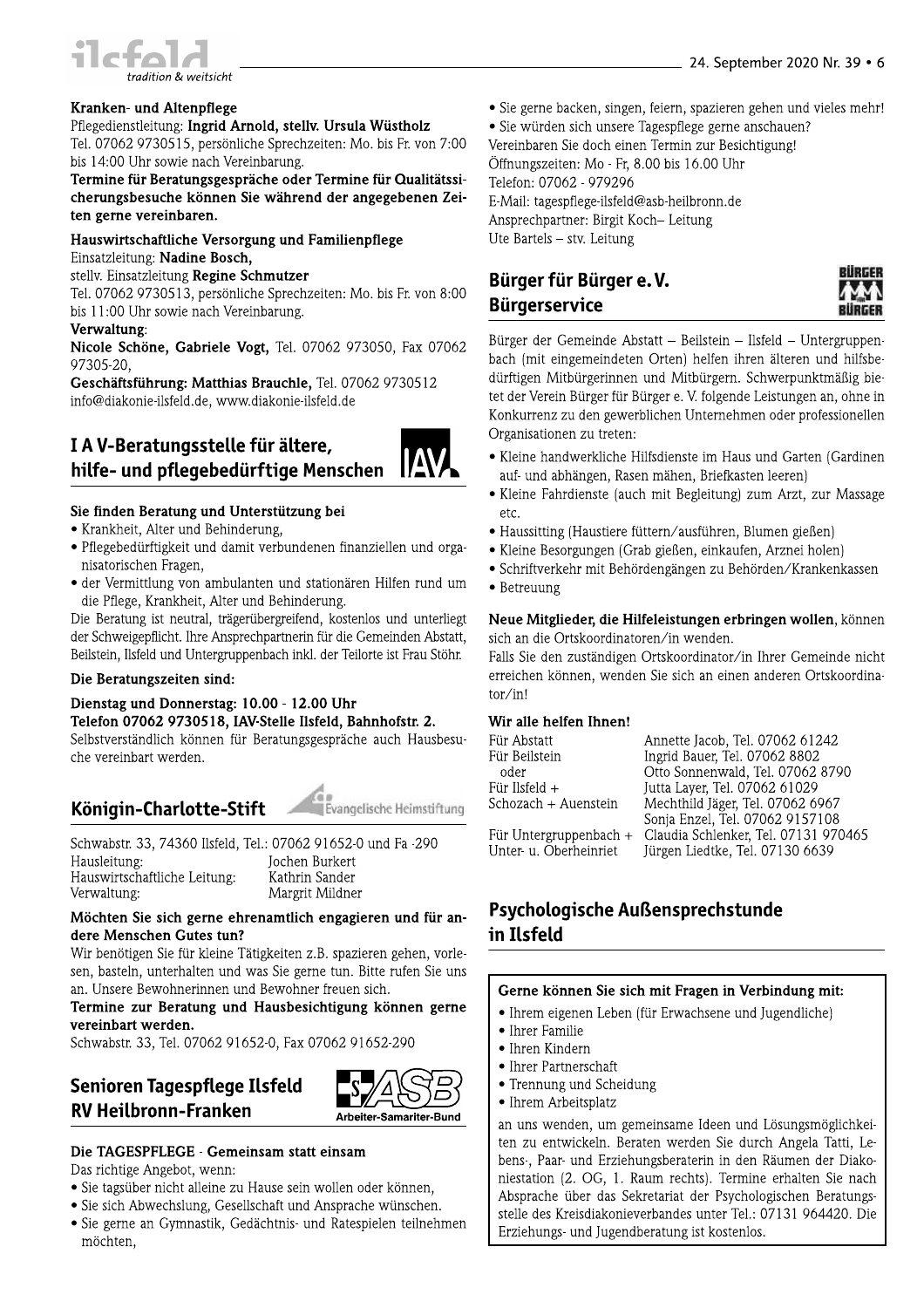## -

 !"#\$ !"% &'#\$ (# \$) \*++ ) & ,&+ -& ./0123453647/89:2;24<332/=0:9462/4.0;<:<2>4./054?2:<3@4A2B</CDD8E B<0:0/92<F2/<3462D4G512360;FD@49<2F2F4<34H:DI2:64J0F=05DDF/0K24L@40;4 2/DF23453646/<FF234M83F01462D4M830FD4#!"% &'#N834 OPQRR49<D4OSQRR4T=/4U:F2/3@4V<362/345364G51236:<W=234A2/0F53145364 T3F2/DFXFB531403Q4 U<3234Y2/;<34CZ33234[<24F2:2I83<DW=453F2/462/4\5;;2/]4 R^O\_O4``PE\_Ra4862/4b2/4UEM0<:453F2/]4 2Qc2:<3d:036/0FD0;FE=2<:9/8334N2/2<390/23Q4 efghijk

### Volkshochschule Unterland



Ilse Bolg, Blumenstr. 8, 74360 Ilsfeld Tel. 07062 974381, Fax 07062 974382<br>www.vhs-unterland.de, E-Mail: ilsfeld@vhs-unterland.de Volkshochschule<br>
Unterland<br>
Ilse Bolg, Blumenstr. 8, 74360 Ilsfeld<br>
Tel. 07062 974381, Fax 07062 974382<br>
www.vhs-unterland.de, E-Mail: ilsfeld@vhs-unterland.de<br>
September<br>
20240624IL Englisch A2.1<br>
Di., 29.09.2020, 09:00

Di., 29.09.2020, 18:15 - 19:45 Uhr, 14x, 86,00 €

20220855IL Steinskulpturen: Bildhauer-Workshop<br>Mi., 30.09.2020, 18:00 - 21:30 Uhr, 4x, 141.00 €

Di., 29.09.2020, 19:00 - 20:30 Uhr, 9x, 55,00 €<br> **20242211IL Spanisch A1.2 für Anfänger mit geringen Vor-**<br>
kenntnissen<br>
Di., 29.09.2020, 18:15 - 19:45 Uhr, 14x, 86,00 €<br> **20220855IL Steinskulpturen: Bildhauer-Workshop**<br>

20230270IL Step & Gym Do., 01.10.2020, 19:00 - 20:00 Uhr, 10x, 43,00 €

20230250IL Bodyfit Do., 01.10.2020, 19:00 - 20:00 Uhr, 12x, 49,00 €

20230110IL Pilates mit Rückenfitness Do., 01.10.2020, 20:05 - 21:05 Uhr, 12x, 49,00 €

20230151IL Qi Gong Do., 01.10.2020, 18:45 - 19:45 Uhr, 10x, 41,00 € **20230176IL ZEN Meditation**<br>Do., 01.10.2020, 19:45 - 20:45 Uhr, 10x, 59,00 €

d 20230176IL ZEN Meditation<br>
Do., 01.10.2020, 19:45 - 20:45 Uhr, 10x, 59,00 €<br>
20230221IL Wirbelsäulengymnastik<br>
Do., 01.10.2020, 16:45 - 17:45 Uhr, 12x, 49,00 €<br>
20230222IL Wirbelsäulengymnastik<br>
Do., 01.10.2020, 16:45

 $\text{So., } 04.10.2020, 10:00 - 11:00 \text{ Uhr}, 13 \text{x}, 53.00 \in \text{S}$ 

Terminänderung!20230132IL Hatha Yoga Mi., 07.10.2020, 09:05 - 10:20 Uhr, 8x, 41.00  $\epsilon$ 

20240610IL Englisch A1.2 für Anfänger mit Vorkenntnissen Do., 08.10.2020, 18:30 - 20:00 Uhr, 10x, 61,00 €

20221100IL Digital fotografieren: Grundlagen  $Sa., 10.10.2020, 09:30 - 17:00$  Uhr, 1x, 35,00 €

20210410IL Mit der Ilse in die Pilze - Pilzexkursion Sa., 10.10.2020, 10:00 - 16:00 Uhr, 1x, 27,00 €

20240610IL Englisch A1.2 für Anfänger mit Vorkenntnissen<br>
Do., 08.10.2020, 18:30 · 20:00 Uhr, 10x, 61,00 €<br>
20221100IL Digital fotografieren: Grundlagen<br>
Sa., 10.10.2020, 09:30 · 17:00 Uhr, 1x, 35,00 €<br>
20210410IL Mit de

Fr., 16.10.2020, 19:00 - 22:00 Uhr, 1x, 17,00 €

202301011L EDV-Basiswissen<br>
Erste Schritte am Computer mit Windows<br>
Mi., 14.10.2020, 19:00 · 21:30 Uhr, 5x, 141,08 €<br>
20230573IL Whisky Seminar:<br>
Irland · Whisky von der Grünen Insel<br>
Fr., 16.10.2020, 19:00 · 22:00 Uhr, 20230573IL Whisky-Seminar:<br>
Irland - Whisky von der Grünen Insel<br>
Fr., 16.10.2020, 19:00 - 22:00 Uhr, 1x, 17,00 €<br>
20260730IL Eurokom Exam Preparation<br>
Vorbereitungskurs auf die Englischprüfung Realschule<br>
Sa., 17.10.202

Sa., 17.10.2020, 14:00 - 17:00 Uhr, 1x, 14,00 €

20220730IL Experimentelles Acrylmalen Workshop am Wochenende  $\text{Sa.}$ , 17.10.2020, 10:00 - 17:00 Uhr, 1x, 35,00 €

**20230545IL Italienisch kochen mit Imma Celentano**<br>Di., 20.10.2020, 18:20 - 22:30 Uhr, 1x, 38,00 € inkl. Lebensmittel Sa., 17.10.2020, 14:00 · 17:00 Uhr, 1x, 14,00 €<br> **20220730IL Experimentelles Acrylmalen**<br>
Workshop am Wochenende<br>
Sa., 17.10.2020, 10:00 · 17:00 Uhr, 1x, 35,00 €<br> **20230545IL Italienisch kochen mit Imma Celentano**<br>
Di.,